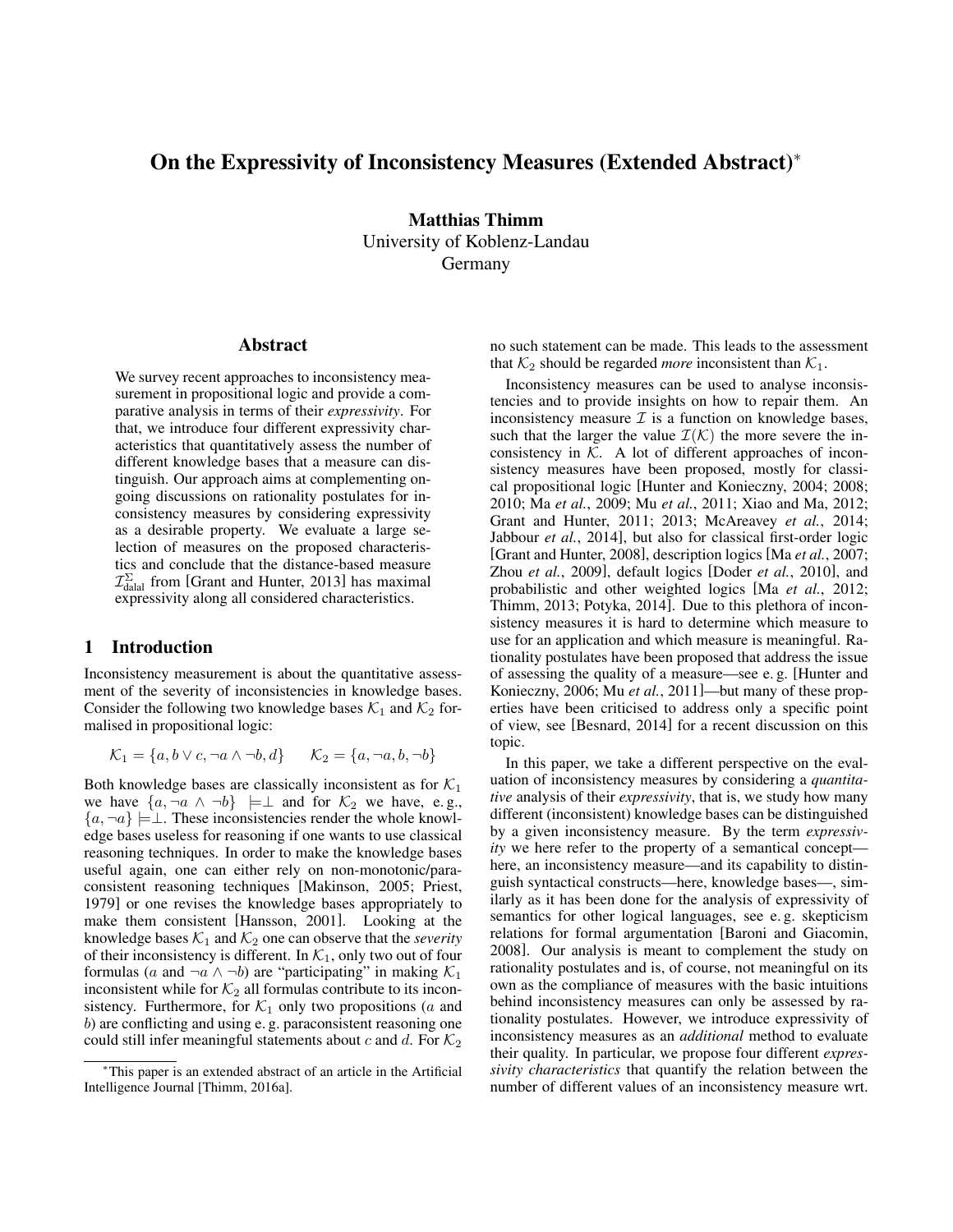different notions of the size of the knowledge base, such as number of formulas or number of propositions. We conduct a thorough comparative analysis of different inconsistency measures from the literature [Hunter and Konieczny, 2008; 2010; Grant and Hunter, 2011; Knight, 2002; Thimm, 2016b; Grant and Hunter, 2013; Mu *et al.*, 2011; Jabbour and Raddaoui, 2013; Xiao and Ma, 2012; Doder *et al.*, 2010] and classify these measures in a hierarchy of expressivity. In our study, we made several interesting observations, such as the relation between the measure  $\mathcal{I}_{\text{MI}}$  [Grant and Hunter, 2011] and Sperner families [Sperner, 1928] and of the measure  $\mathcal{I}_{MI}$  [Grant and Hunter, 2011] with profiles of Boolean functions. One of our results is that the distance-based measure  $\mathcal{I}_{\text{dalal}}^{\Sigma}$  from [Grant and Hunter, 2013] has maximal expressivity along all considered characteristics.

We give necessary preliminaries in Section 2. In Section 3 we present four different expressivity characteristics and evaluate the considered inconsistency measures wrt. these characteristics. We conclude in Section 4. All inconsistency measures discussed in this paper have been implemented and an online interface to try out these measures is available<sup>1</sup>.

#### 2 Preliminaries

Let At be some fixed propositional signature, i. e., a (possibly infinite) set of propositions, and let  $\mathcal{L}(At)$  be the corresponding propositional language constructed using the usual connectives  $\wedge$  (*and*),  $\vee$  (*or*), and  $\neg$  (*negation*).

**Definition 1.** A knowledge base  $K$  is a finite set of formulas  $\mathcal{K} \subseteq \mathcal{L}(At)$ . Let  $\mathbb K$  be the set of all knowledge bases.

If X is a formula or a set of formulas we write  $At(X)$  to denote the set of propositions appearing in  $X$ . Semantics to a propositional language is given by *interpretations* and an *interpretation*  $\omega$  on At is a function  $\omega$  : At  $\rightarrow$  {true, false}. Let  $\Omega$ (At) denote the set of all interpretations for At. An interpretation  $\omega$  *satisfies* (or is a *model* of) a proposition  $a \in$ At, denoted by  $\omega \models a$ , if and only if  $\omega(a) =$  true. The satisfaction relation  $\models$  is extended to formulas in the usual way.

For  $\Phi \subseteq \mathcal{L}(A_t)$  we also define  $\omega \models \Phi$  if and only if  $\omega \models$ φ for every  $\phi \in \Phi$ . Define furthermore the set of models  $Mod(X) = \{ \omega \in \Omega(\mathsf{At}) \mid \omega \models X \}$  for every formula or set of formulas X. If  $Mod(X) = \emptyset$  we also write  $X \models \bot$  and say that X is *inconsistent*.

Let  $\mathbb{R}^{\infty}_{\geq 0}$  be the set of non-negative real values including  $\infty$ . Theonsistency measures are functions  $\mathcal{I} : \mathbb{K} \to$  $\mathbb{R}_{\geq 0}^{\infty}$  that aim at assessing the severity of the inconsistency in a knowledge base  $K$ , cf. [Grant and Hunter, 2011]. The basic idea is that the larger the inconsistency in  $K$ the larger the value  $\mathcal{I}(\mathcal{K})$  and  $\mathcal{I}(\mathcal{K}) = 0$  if and only if  $K$  is consistent. However, inconsistency is a concept that is not easily quantified and there have been a couple of proposals for inconsistency measures so far, in particular for classical propositional logic, see e. g. [Besnard, 2014; McAreavey *et al.*, 2014; Jabbour *et al.*, 2014; Hunter *et al.*, 2014] for some recent works. We selected 15 inconsistency measures from the literature in order to conduct our analysis on expressivity, taken from [Hunter and Konieczny, 2008; 2010; Grant and Hunter, 2011; Knight, 2002; Thimm, 2016b; Grant and Hunter, 2013; Mu *et al.*, 2011; Xiao and Ma, 2012; Doder *et al.*, 2010]. We only give the formal definitions of two of those, see [Thimm, 2016a] for the remaining definitions.

The drastic measure  $\mathcal{I}_d$  is usually considered as a baseline approach for inconsistency measurement.

**Definition 2.** The *drastic inconsistency measure*  $\mathcal{I}_d$  :  $\mathbb{K} \to$  $\mathbb{R}_{\geq 0}^{\infty}$  is defined as

$$
\mathcal{I}_d(\mathcal{K}) = \left\{ \begin{array}{ll} 1 & \text{if } \mathcal{K} \models \perp \\ 0 & \text{otherwise} \end{array} \right.
$$

for  $K \in \mathbb{K}$ .

A more fine-grained approach can be devised by taking minimal inconsistent subsets into account. A set  $M \subseteq \mathcal{K}$ is called *minimal inconsistent subset* (MI) of K if  $M \models \perp$  and there is no  $M' \subset M$  with  $M' \models \perp$ . Let MI(K) be the set of all MIs of  $K$ .

**Definition 3.** The MI-inconsistency measure  $\mathcal{I}_{\text{MI}} : \mathbb{K} \to \mathbb{R}_{\geq 0}^{\infty}$ is defined as

$$
\mathcal{I}_{\text{MI}}(\mathcal{K}) = |\text{MI}(\mathcal{K})|
$$

for  $\mathcal{K} \in \mathbb{K}$ .

**Example 4.** Consider the knowledge bases  $K_1$  and  $K_2$  from the introduction:

$$
\mathcal{K}_1 = \{a, b \lor c, \neg a \land \neg b, d\}
$$

$$
\mathcal{K}_2 = \{a, \neg a, b, \neg b\}
$$

Here we have

$$
MI(\mathcal{K}_1) = \{\{a, \neg a \land \neg b\}\}\
$$

$$
MI(\mathcal{K}_2) = \{\{a, \neg a\}, \{b, \neg b\}\}\
$$

Therefore we obtain  $\mathcal{I}_{\text{MI}}(\mathcal{K}_1) = 1$  and  $\mathcal{I}_{\text{MI}}(\mathcal{K}_2) = 2$ .

### 3 Expressivity Characteristics

In the literature, inconsistency measures are usually analytically evaluated on a set of *rationality postulates*. <sup>2</sup> Some basic example postulates given in [Hunter and Konieczny, 2006] are the following (let  $\mathcal I$  be any inconsistency measure)

**Consistency**  $\mathcal{I}(\mathcal{K}) = 0$  if and only if K is consistent

**Monotony** if  $K \subseteq K'$  then  $\mathcal{I}(K) \leq \mathcal{I}(K')$ 

**Independence** for all  $\alpha \in \mathcal{K}$ , if  $\alpha \notin M$  for every  $M \in$ MI(K) then  $\mathcal{I}(\mathcal{K}) = \mathcal{I}(\mathcal{K} \setminus {\alpha})$ 

Satisfaction of the property *consistency* ensures that all consistent knowledge bases receive a minimal inconsistency value and every inconsistent knowledge base receives a positive inconsistency value (we already implicitly required satisfaction of this postulate in the definition of an inconsistency

<sup>1</sup>http://tweetyproject.org/w/incmes/

<sup>&</sup>lt;sup>2</sup>Some few works also consider empirical evaluation on computational performance and accuracy of algorithms approximating existing inconsistency measures, see e. g. [Ma *et al.*, 2009; McAreavey *et al.*, 2014; Thimm, 2016b]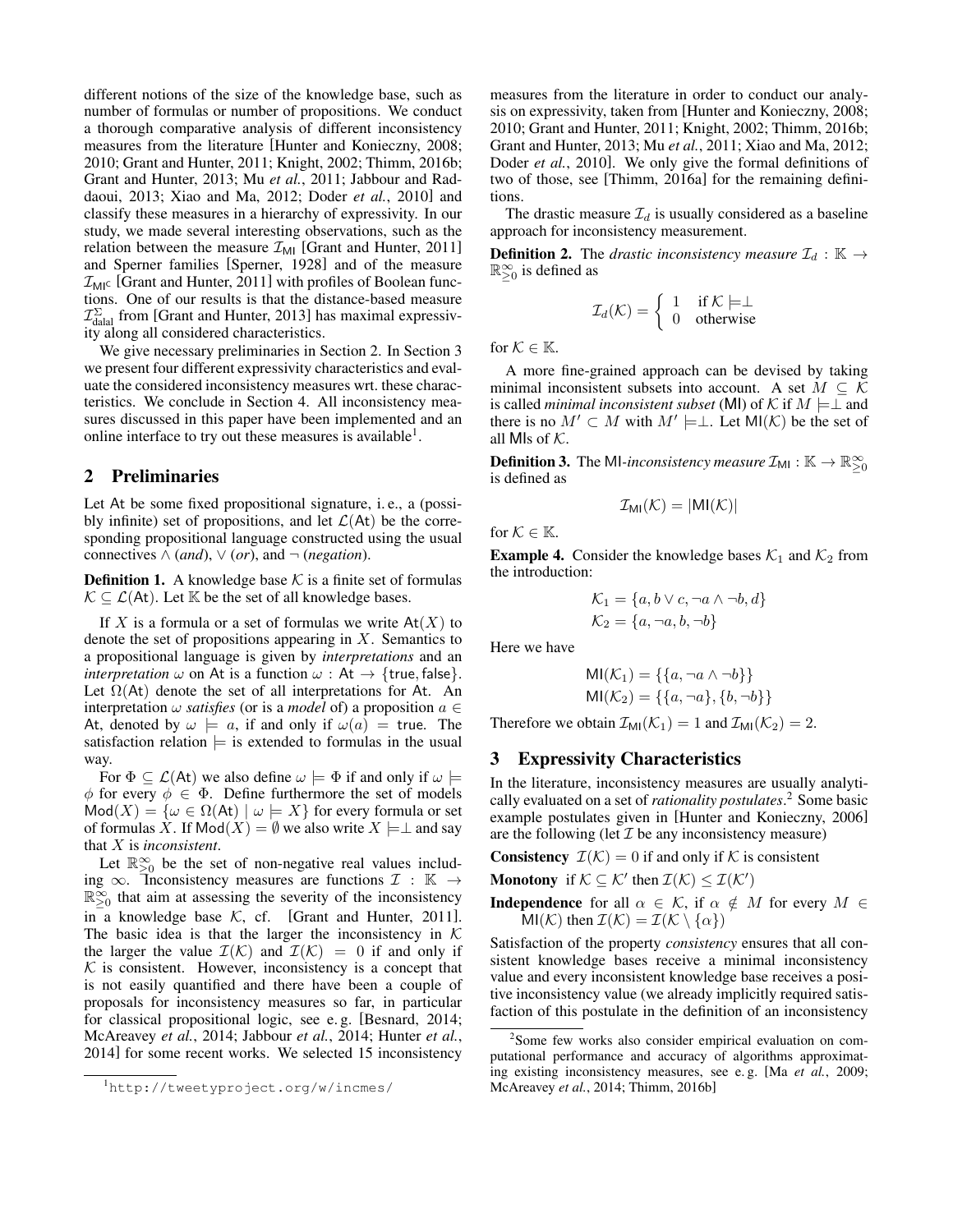measure). The postulate *monotony* states that the value of inconsistency can only increase when adding new information. *Independence* states that removing "harmless" formulas from a knowledge base does not change the value of inconsistency. Besides these three postulates a series of other postulates have been proposed in the literature, see [Thimm, 2016c] for a recent survey. However, some of these postulates are disputed as each of them usually covers only a single aspect of inconsistency, such as *independence*, which focuses on the role of minimal inconsistent subsets. An excellent discussion on the rationality of various postulates for inconsistency measures can be found in [Besnard, 2014]. Besides Besnard, several other authors have also criticised the rationality of individual postulates—discussions can be found in almost all papers cited before—and so there is some disagreement on which postulates are meaningful and which are not. One the one hand this calls for more work on rationality postulates and, on the other hand, it also suggests to investigate additional means for comparison. In the following, we propose a novel quantitative approach to evaluate and compare inconsistency measures that aims at complementing the existing approach of rationality postulates.

The drastic inconsistency measure  $\mathcal{I}_d$  is usually considered as a very naive baseline approach for inconsistency measurement. Surprisingly, this measure already satisfies many rationality postulates such as *consistency*, *monotony*, and *independence* (the proofs are straightforward). What sets it apart from other more sophisticated inconsistency measures is that it cannot differentiate between different inconsistent knowledge bases. However, this demand is exactly what inconsistency measures are supposed to satisfy. While the *qualitative* behaviour of inconsistency measures is being discussed quite deeply using rationality postulates, their *quantitative* properties in terms of *expressivity* have been almost neglected so far.<sup>3</sup> With expressivity of inconsistency measures we here mean the number of different values an inconsistency measure can attain. We investigate the expressivity of inconsistency measures along four different dimensions of subclasses of knowledge bases.

**Definition 5.** Let  $\phi$  be a formula. The *length*  $I(\phi)$  of  $\phi$  is recursively defined as

$$
I(\phi) = \begin{cases} 1 & \text{if } \phi \in \text{At} \\ 1 + I(\phi') & \text{if } \phi = \neg \phi' \\ 1 + I(\phi_1) + I(\phi_2) & \text{if } \phi = \phi_1 \land \phi_2 \\ 1 + I(\phi_1) + I(\phi_2) & \text{if } \phi = \phi_1 \lor \phi_2 \end{cases}
$$

Definition 6. Define the following subclasses of the set of all knowledge bases  $\mathbb{K}$ :

$$
\mathbb{K}^v(n) = \{ \mathcal{K} \in \mathbb{K} \mid |\mathrm{At}(\mathcal{K})| \le n \}
$$
  

$$
\mathbb{K}^f(n) = \{ \mathcal{K} \in \mathbb{K} \mid |\mathcal{K}| \le n \}
$$
  

$$
\mathbb{K}^l(n) = \{ \mathcal{K} \in \mathbb{K} \mid \forall \phi \in \mathcal{K} : \mathrm{l}(\phi) \le n \}
$$
  

$$
\mathbb{K}^p(n) = \{ \mathcal{K} \in \mathbb{K} \mid \forall \phi \in \mathcal{K} : |\mathrm{At}(\phi)| \le n \}
$$

In other words,  $\mathbb{K}^v(n)$  is the set of all knowledge bases that mention at most *n* different propositions,  $\mathbb{K}^{f}(n)$  is the set of all knowledge bases that contain at most *n* formulas,  $\mathbb{K}^{l}(n)$ is the set of all knowledge bases that contain only formulas with maximal length n, and  $\mathbb{K}^p(n)$  is the set of all knowledge bases that contain only formulas that mention at most  $n$ different propositions each. The motivation for considering these particular subclasses of knowledge bases is that each of them considers a different aspect of the size of a knowledge base. As a syntactical object, a knowledge base is a set of formulas, and both the number of formulas (considered by the class  $\mathbb{K}^{f}(n)$  and the length of each formula  $(\mathbb{K}^{l}(n))$  are the essential parameters that define its size. From a semantical point of view, the number of propositions appearing in each formula  $(\mathbb{K}^p(n))$  and in the complete knowledge base  $(\mathbb{K}^{v}(n))$  define the scope of the knowledge. Larger numbers for both of them also indicate larger scope and thus greater size. Inconsistency measures should adhere to the size of the knowledge base in terms of their expressivity. For example, the number of possible inconsistency values of a particular measure should not decrease when moving from a set  $\mathbb{K}^v(n)$ to set  $\mathbb{K}^v(n')$  with  $n' > n$ , as knowledge bases with  $n'$  formulas should provide a larger variety in terms of inconsistency as knowledge bases of size  $n$ . Indeed, this property is true for all considered measures as  $\mathbb{K}^v(n) \subseteq \mathbb{K}^v(n')$  (the same holds for all classes above).

The aim of our expressivity analysis is to investigate the number of different values that a specific inconsistency measure can attain on different subclasses of knowledge bases. We formalise this idea using *expressivity characteristics* as follows.

**Definition 7.** Let  $\mathcal{I}$  be an inconsistency measure and  $n > 0$ . Let  $\alpha \in \{v, f, l, p\}$ . The  $\alpha$ -characteristic  $\mathcal{C}^{\alpha}(\mathcal{I}, n)$  of  $\mathcal{I}$  wrt.  $\boldsymbol{n}$  is defined as

$$
\mathcal{C}^{\alpha}(\mathcal{I},n) = |\{\mathcal{I}(\mathcal{K}) \mid \mathcal{K} \in \mathbb{K}^{\alpha}(n)\}|
$$

In other words,  $\mathcal{C}^{\alpha}(\mathcal{I}, n)$  is the number of different inconsistency values I assigns to knowledge bases from  $\mathbb{K}^{\alpha}(n)$ . Note that these characteristics are not always the same as the *maximal* value of an inconsistency measure on a specific set of knowledge bases, even if the codomain of the measure is the natural numbers. Indeed, it can be the case that intermediate values cannot be attained.

We now come to the main contribution of [Thimm, 2016a], which is a thorough study of the considered inconsistency measures in terms of our four proposed expressivity characteristics.

**Theorem 8.** *The*  $\alpha$ -characteristics  $\mathcal{C}^{\alpha}(\mathcal{I}, n)$  ( $\alpha \in$  $\{f, v, l, p\}$ *) for the inconsistency measures*  $\mathcal{I}_d$ *,*  $\mathcal{I}_{\text{MI}}$ *,*  $\mathcal{I}_{\text{MI}}$ *c*,  $\mathcal{I}_{\eta}$ *,*  $\mathcal{I}_c$ *,*  $\mathcal{I}_{LP_m}$ *,*  $\mathcal{I}_m$ *c,*  $\mathcal{I}_p$ *,*  $\mathcal{I}_{hss}$ *,*  $\mathcal{I}_{\text{dald}}^{\Sigma}$ *,*  $\mathcal{I}_{\text{dald}}^{\text{hit}}$ *,*  $\mathcal{I}_{D_f}$ *,*  $\mathcal{I}_{mv}$ *, and* Inc *are as shown in Table 1.*

The complete proof of the above theorem can be found in [Thimm, 2016a].

Table 1 shows that the measure  $\mathcal{I}_{\text{datal}}^{\Sigma}$  has maximal expressivity wrt. all four expressivity characteristics (among the considered inconsistency measures) and, as expected, the drastic inconsistency measure  $\mathcal{I}_d$  is the least expressive one. One can also observe that for many measures the values of

<sup>3</sup> Some few rationality postulates such as *Attenuation* [Mu *et al.*, 2011] are addressing this issue only in some very limited form and from a particular point of view.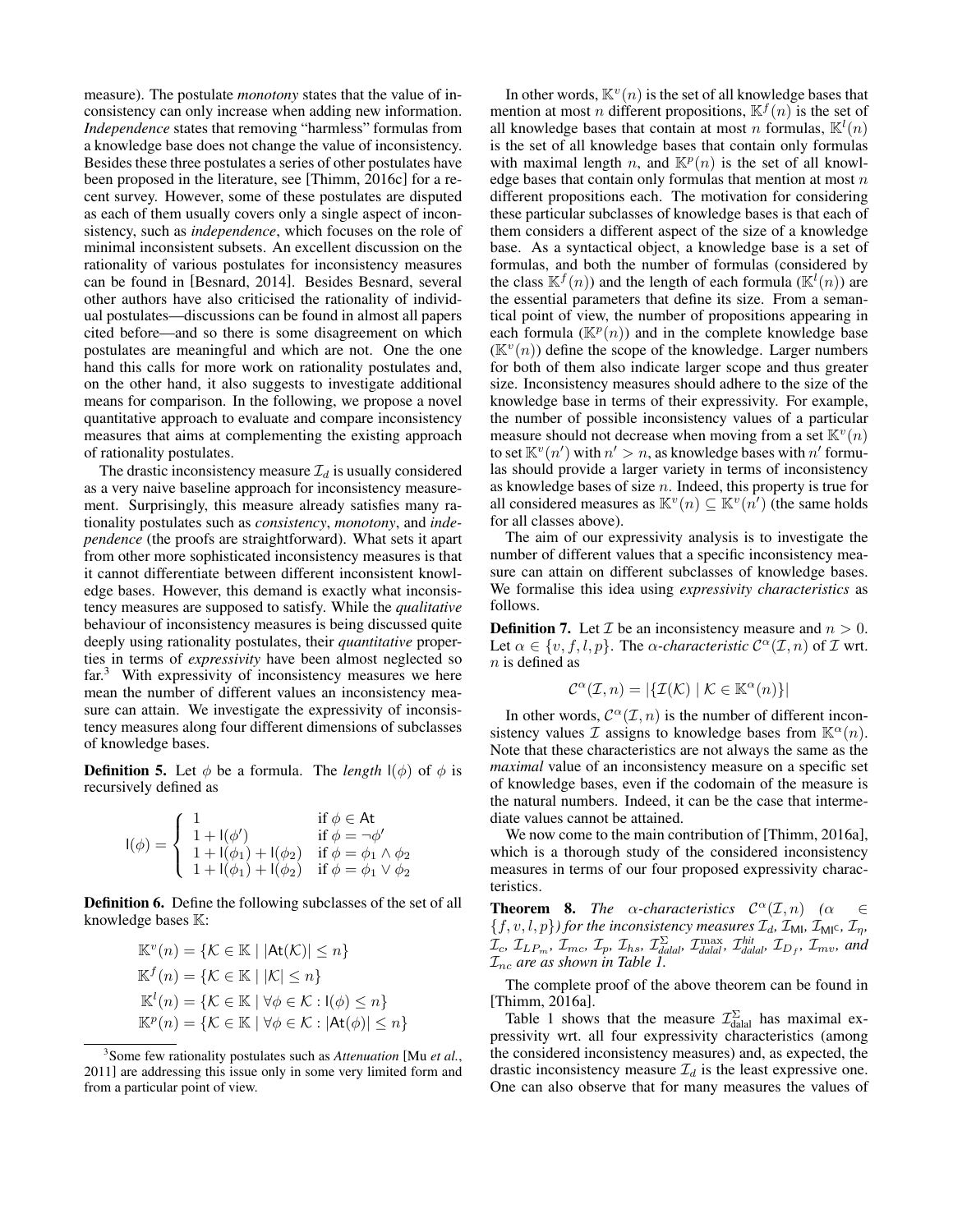|                                                                                                                                                            | $\mathcal{C}^v(\mathcal{I},n)$ | $\mathcal{C}^f(\mathcal{I},\underline{n})$                                                                    | $\mathcal{C}^l(\mathcal{I},n)$ | $\mathcal{C}^p(\mathcal{I},\!n)$ |
|------------------------------------------------------------------------------------------------------------------------------------------------------------|--------------------------------|---------------------------------------------------------------------------------------------------------------|--------------------------------|----------------------------------|
| $\mathcal{I}_d$                                                                                                                                            | $\overline{2}$                 | 2                                                                                                             | $2^*$                          | 2                                |
| $\mathcal{I}_{\sf MI}$                                                                                                                                     | $\infty$                       | $\begin{array}{c} \binom{n}{\lfloor n/2 \rfloor}+1 \\ \leq \Psi(n)^\ddag \end{array}$                         | $\infty^*$                     | $\infty$                         |
| $\mathcal{I}_{\mathsf{MI}^{\mathsf{C}}}$                                                                                                                   | $\infty$                       |                                                                                                               | $\infty^*$                     | $\infty$                         |
| $\mathcal{I}_\eta$                                                                                                                                         | $\Phi(2^n)^\dagger$            | $\leq \Phi(\binom{\left \lfloor n^{'}\right \rfloor}{\left \lfloor n/2\right \rfloor})^{\dagger}$<br>$\infty$ | $\infty^{**}$                  | $\infty^*$                       |
| $\mathcal{I}_c$                                                                                                                                            | $n+1$                          |                                                                                                               | $\infty^*$                     | $\infty$                         |
| $\mathcal{I}_{LP_m}$                                                                                                                                       | $\Phi(n)$                      | $\infty$                                                                                                      | $\infty^*$                     | $\infty$                         |
| $\mathcal{I}_{mc}$                                                                                                                                         | $\infty$                       | $\binom{n}{\lfloor n/2 \rfloor}^{**}$                                                                         | $\infty^*$                     | $\infty$                         |
| $\mathcal{I}_p$                                                                                                                                            | $\infty$                       | $n+1$                                                                                                         | $\infty^*$                     | $\infty$                         |
|                                                                                                                                                            | $2^n + 1$                      | $n+1$                                                                                                         | $\infty$ <sup>**</sup>         | $\infty^*$                       |
| $\mathcal{I}^{\mathcal{F}}_{hs}$<br>$\mathcal{I}^{\Sigma}_{\text{dala}}$<br>$\mathcal{I}^{\max}_{\text{dala}}$<br>$\mathcal{I}^{\text{hit}}_{\text{dala}}$ | $\infty$                       | $\infty^*$                                                                                                    | $\infty^*$                     | $\infty$                         |
|                                                                                                                                                            | $n+2$                          | $\infty^*$                                                                                                    | $\lfloor (n+7)/3 \rfloor^{**}$ | $n+2$                            |
|                                                                                                                                                            | $\infty$                       | $n+1$                                                                                                         |                                | $\infty$                         |
| $\mathcal{I}_{D_f}$                                                                                                                                        | $\infty$                       | $\leq \Psi(n)^{\ddagger}$                                                                                     | $\infty^*$ $\infty^*$          | $\infty$                         |
| $\mathcal{I}_{mv}$                                                                                                                                         | $n+1$                          | $\infty^*$                                                                                                    | $\infty^*$                     | $\infty$                         |
| $\mathcal{I}_{nc}$                                                                                                                                         | $\infty$                       | $n+1$                                                                                                         | $\infty^*$                     | $\infty$                         |

Table 1: Characteristics of inconsistency measures ( $n \geq 1$ )

\*only for  $n > 1$ 

 $*$ \*∗only for  $n > 3$ 

 $\{\Phi(x)$  is the number of fractions in the Farey series of order x and can be defined as  $\Phi(x) = |\{k/l \mid l = 1, \ldots, x, k = 0, \ldots, l\}|$ , see e. g. http://oeis.org/A005728

 ${}^{\ddagger}\Psi(n)$  is the number of profiles of monotone Boolean functions of n variables, see e.g. http://oeis.org/A220880

 $\mathcal{C}^v(\mathcal{I}, n)$  and  $\mathcal{C}^f(\mathcal{I}, n)$  are complementary, i.e., if a measure has a high value in  $\mathcal{C}^f$  it has small value in  $\mathcal{C}^v$  (consider e.g.  $\mathcal{I}_c$  and  $\mathcal{I}_p$ ). This is due to the fact that many measures measure only a specific aspect of inconsistency and usually belong either to the MI-based family of inconsistency measures—which focus on using minimal inconsistent subsets for measuring—or the variable-based family—which focus on conflicting propositions—, cf. [Hunter and Konieczny, 2008]. Therefore, they are constrained in their expressivity if one of these dimensions is limited. For example, if the number of formulas in a knowledge base is restricted, so is the number of minimal inconsistent subsets.

Remark 9. Note that [Thimm, 2016a] also considered the measure  $\mathcal{I}_{P_m}$  [Jabbour and Raddaoui, 2013] and reported it to have maximal expressivity. However, the original publication [Jabbour and Raddaoui, 2013] falsely claimed that  $\mathcal{I}_{P_m}$ satisfies the *consistency* postulate, which is usually deemed a necessary requirement for inconsistency measures. However,  $\mathcal{I}_{P_m}$  does not comply with this basic property as e.g. for inconsistent  $\mathcal{K}_{Pm} = \{a, \neg(a \wedge a)\}, \mathcal{I}_{P_m}(\mathcal{K}_{Pm}) = 0,$ cf. Definition 2, Proposition 2, and Section 3 in [Jabbour and Raddaoui, 2013]. Therefore, we omit discussing  $\mathcal{I}_{P_m}$  in this paper.

## 4 Summary and Conclusion

We conducted a focused but extensive comparative analysis of inconsistency measures from the recent literature in terms of their expressivity. For that, we introduced 4 different expressivity characteristics and conducted an analytical evaluation of the considered measures wrt. these expressivity characteristics. Our findings also revealed some interesting relationships of inconsistency measures to, e. g., set theory and monotone Boolean functions, see [Thimm, 2016a] for a discussion. Finally, the measure  $\mathcal{I}_{\text{dala}}^{\Sigma}$  [Grant and Hunter, 2013] has been proven to be maximally expressive wrt. all our characteristics.

Expressivity characteristics provide a novel evaluation method for assessing the quality of inconsistency measures. It has to be noted, however, that high expressivity alone is not a sufficient criterion for doing this. It is straightforward to construct measures that exhibit maximal expressivity along all discussed dimensions, but fail to comply with the intuitions one expects from inconsistency measures. The use of rationality postulates—such as the ones presented and discussed in [Hunter and Konieczny, 2006; Mu *et al.*, 2011; Besnard, 2014]—must still serve as first-level evaluation criterion. If measures satisfy the same (or a similar set of) rationality postulates, expressivity can be used to make further quality assessments.

To the best of our knowledge, our work is the most extensive comparative analysis of inconsistency measures so far. All inconsistency measures discussed in this paper have been implemented and an online interface to try out these measures is available<sup>4</sup>.

<sup>4</sup>http://tweetyproject.org/w/incmes/